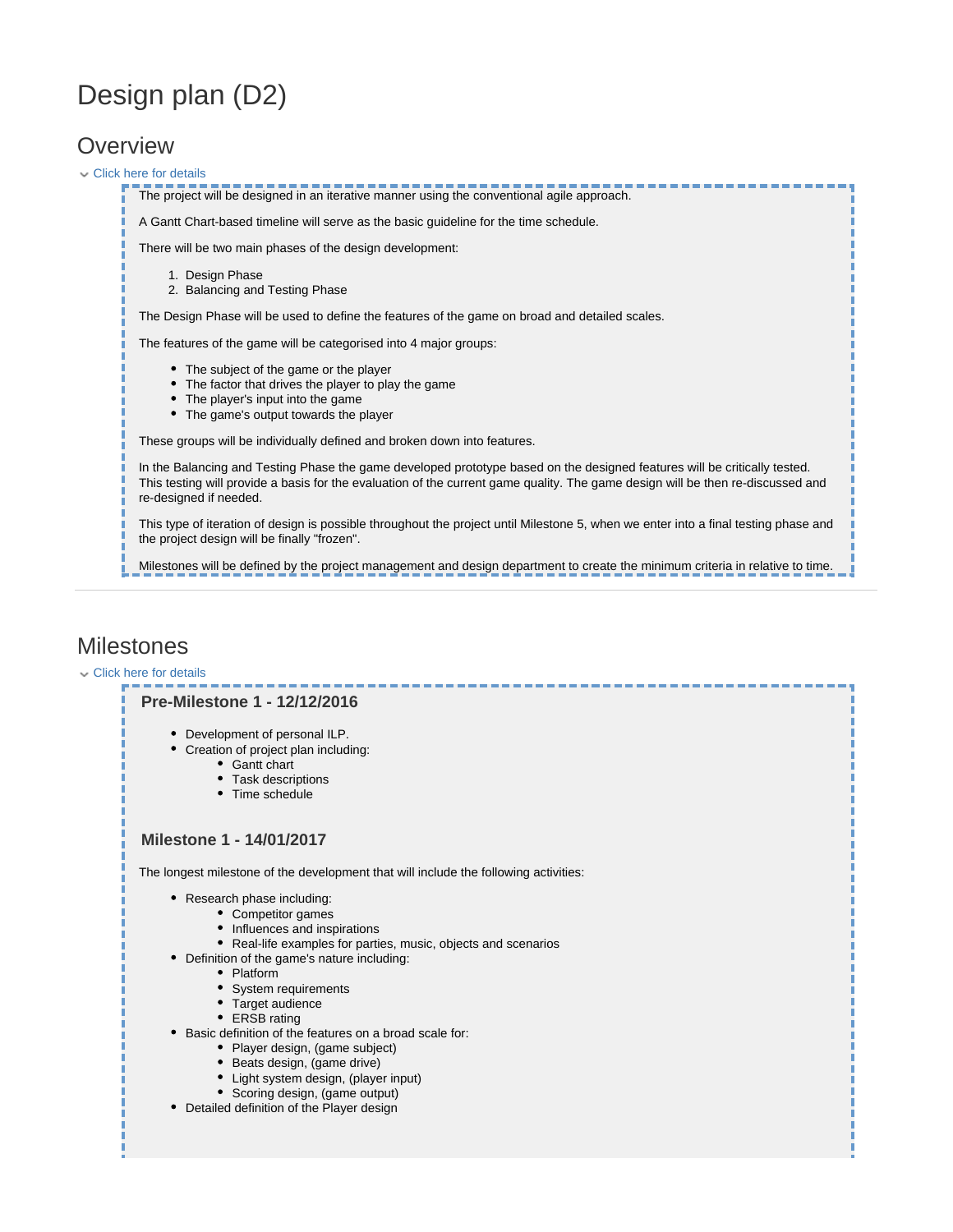### **Milestone 2 - 20/02/2017**

Milestone 2 will focus on delivering the basic game details to an extent to provide guidelines for the development team.

The definitions will be left with example data to enable development. The exact data will be later added in milestone 3 and tweaked in the balancing phase.

The following features of the game will be defined in detail:

- Lighting System details including:
	- $\bullet$  Lights
	- Light behaviours
	- Mixer Platform
- Beat system details including
	- Game music expectations from audio department
	- Beat visualiser
	- Time line visualiser
	- Light sparks
- Scoring system details including
	- Party vibe definition, (main scoring)
	- Career performance, (level design)
	- Feedback

#### **Milestone 3 - 06/03/2017**

Milestone 3 will be used to collect and calculate data to use for each feature such as:

- Light details:
	- References for nightclub lighting technology
	- References for light effects
	- References to animation effects
	- Descriptions of behaviours
	- Uses in the game relative to buttons
- Mixer platform details, (buttons):
	- References to input technology
	- Diagrams of input
	- Description of input behaviours
	- Use in the game relative to lights
- Special combination lists
- Career Performance to Party Vibe matrix
- Feedback
	- List of audio feedback
	- List of visual feedback
- Environment details

#### **Milestone 4 - 03/04/2017**

Milestone 4 will produce our first balanced working prototype which should already include the main gameplay of the game including all the above mentioned game features.

The design department will use this time to redesign and major elements needed.

Visual effects will be created including:

- Light sparks
- Light beams with animations

### **Milestone 5 - 21/04/2017**

Milestone 5 will be running the last minor design changes and balancing, testing.

After this milestone, no design elements are allowed to be changed.

### **Milestone 6 - 30/05/2017**

The final testing will be carried out an the project will be submitted by the developers.